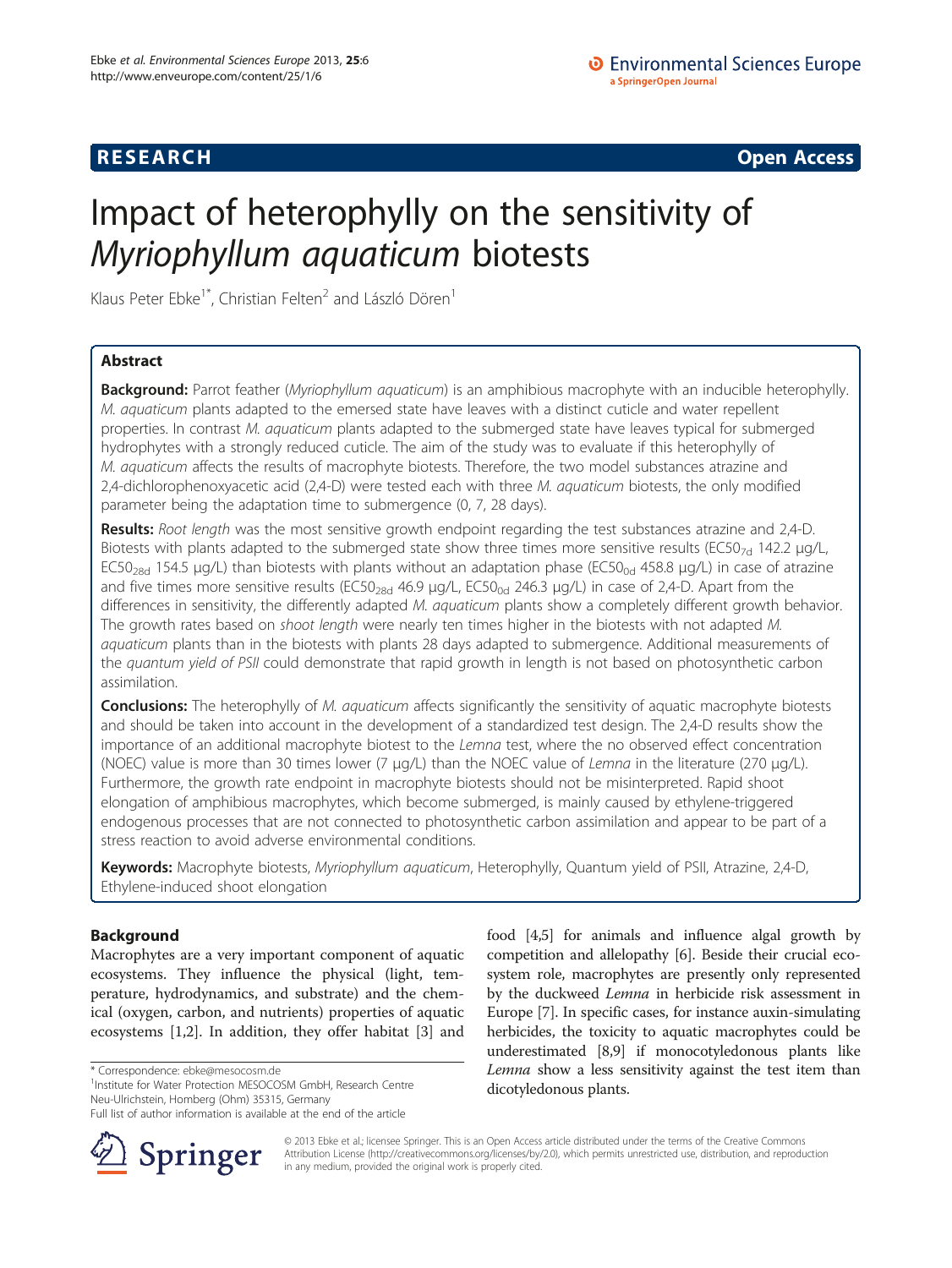The German Federal Environment Agency developed recently an axenic, sediment-free macrophyte biotest with the Eurasian watermilfoil (Myriophyllum spicatum) [[10\]](#page-7-0), and the SETAC expert group AMEG suggests a non-axenic macrophyte biotest with sediment with M. spicatum and Myriophyllum aquaticum as an additional test beside Lemna in herbicide risk assessment [\[11,12](#page-7-0)]. Both Myriophyllum species are dicotyledonous, rooted macrophytes, which will be a meaningful compliment to the monocotyledonous, free-floating macrophyte Lemna. These species show high growth rates and a high potential of vegetative reproduction via scions and are relatively easy to handle in the laboratory [[13,14](#page-7-0)], which are important qualifications for macrophyte biotests.

However, the development of a biotest with Parrot feather (M. aquaticum) should take account of its ecology. It is an amphibious macrophyte: it grows emergent in wetlands as well as submerged in water bodies. As an adaptation to these different environmental conditions, M. aquaticum reacts with a distinct heterophylly. Thus, M. aquaticum features two morphologically and physiologically different types of leaves according to the adaptation to its environment (for a deeper understanding of heterophylly of semi-aquatic macrophytes see [[15](#page-7-0)]). The solid leaves adapted to the emersed state show specific properties of helophytes; a distinct cuticle restricts evaporation and avoids the infiltration of pathogenic microorganisms. Moreover, the surface of emergent leaves of M. aquaticum has a special micromorphology, which causes the so-called lotus effect. The three-dimensional wax plates on the leaf surface are responsible for its water repellent properties [[16](#page-7-0),[17](#page-7-0)]. If M. aquaticum, which is adapted to the emersed state, gets submerged, an air layer covers the plant. Thus, there is no contact between the water respectively to the test medium in a biotest and the macrophyte (see Figure 1A or the video in Additional file [1](#page-7-0)). In contrast, the leaves of M. aquaticum adapted to the submerged state show specific properties of submerged hydrophytes (see the video in Additional file [2](#page-7-0)). The filigree pinnation and the reduced cuticle of the leaves improve their supply with carbon dioxide and dissolved nutrients directly from the water. This inducible heterophylly of M. aquaticum leads not only to two different morphological phenotypes (see Figure 1B,C). It also affects the barrier trait of its cuticle. From the ecotoxicological point of view, the following question has to be asked: Does the heterophylly of M. aquaticum has an impact on the bioavailability of the test substances and therefore on the sensitivity of biotests with this species?

The aim of this study was to investigate this assumption with the two herbicides atrazine and 2,4-dichlorophenoxyacetic acid (2,4-D) as model substances. Atrazine represents photosystem II (PSII) inhibitors and is particularly suitable for validation of the PAM technique in macrophyte biotests, which allows detection of the quantum yield of PSII. This is an indication of the functionality and the efficiency of the photosystem and a powerful tool in addition to the growth parameters to detect stress in plants. In a recent comparative study [[18](#page-7-0)], the toxicity of atrazine was in the same range for M. aquaticum without the adaptation phase and Lemna minor ( $EC50<sub>M.</sub>$  aquaticum</sub> 93.51 μg/L respective  $EC50<sub>L. minor</sub>$ 121.85 μg/L). 2,4-D represents synthetic auxine herbicides, which are in the focus of the discussion regarding the necessity of additional macrophyte biotests [[8,9](#page-7-0),[11](#page-7-0)]. Because of its selective mode of action, it is stated that the toxicity of 2,4-D to dicotyledonous macrophytes is underestimated by the Lemna test [\[8\]](#page-7-0).

#### Results and discussion

## Chemical analysis of test medium (water)

The initial exposure with 2,4-D to the test systems reached 105% of the nominal loading measured 1 h after application. The water samples from the tests with atrazine showed 80 to 90% recovery of the nominal concentrations 1 h after application. The range of variation between the highest test concentrations of the three biotests were <1% for 2,4-D and 7 to 11% for atrazine. Averaged concentrations of 2,4-D were in the range of the nominal concentration. Averaged concentrations of atrazine were 7 to 18% below the nominal concentration (Table [1\)](#page-2-0).

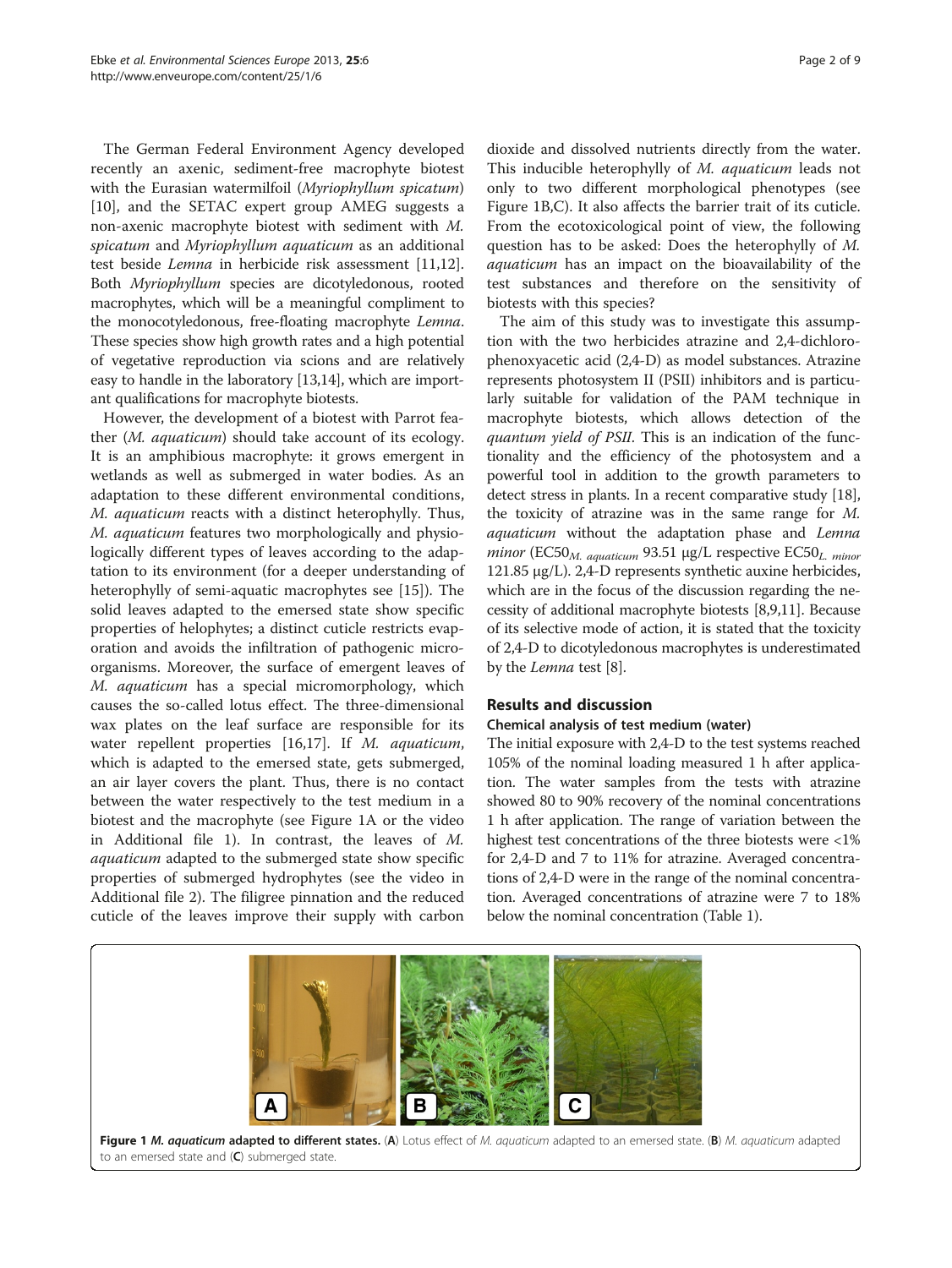<span id="page-2-0"></span>Table 1 Concentrations measured 1 h after application of the test substances ( $\mu$ g L $^{-1}$ )

|                                                 | $2.4-D$<br>$(\mu q \text{ a.i./L})$ | Atrazine<br>$(\mu q \text{ a.i./L})$ |
|-------------------------------------------------|-------------------------------------|--------------------------------------|
| Nominal concentration                           | 2.000                               | 640                                  |
| Measured concentration (0-day adaptation test)  | 2,099                               | 523                                  |
| Measured concentration (7-day adaptation test)  | 2,099                               | 596                                  |
| Measured concentration (28-day adaptation test) | 2.107                               | 589                                  |

The highest concentrations are shown for the three biotest adaptation times to submergence (0, 7, 28 days).

#### Growth

The results of the growth endpoints (NOEC, LOEC, and  $ECx$ ) are listed in Table 2 for the atrazine tests and in Table [3](#page-3-0) for the 2,4-D tests. In both cases, the root length is the most sensitive endpoint. To visualize the impact of the adaptation time of the test organisms to the submerged state, the results of the root length endpoint are shown in Figure [2.](#page-3-0) The sensitivities of the 7-day (EC50 142.2  $\mu$ g/L) and 28-day (EC50 154.5  $\mu$ g/L) adapted test organisms indicated by root length are about three times higher than the sensitivity of the test organisms without adaptation time (EC50 458.8 μg/L) regarding atrazine. The atrazine EC50 of the adapted M. aquaticum is in the same range as the EC50 of the related species Myriophyllum heterophyllum in the literature (EC50 132  $\mu$ g/L [[19\]](#page-7-0)), which is an exclusively submerged macrophyte. The 2,4-D treatment shows even higher differences in the sensitivity of the test organisms according to their adaptation state. The EC50 indicated by the root length of the 28-day adapted plants (EC50 46.9 μg/L) is about three times lower than the EC50 of the 7-day adapted plants (EC50 157.8 μg/L) and about five times lower than the EC50 of the plants without adaptation time (EC50 246.3 μg/L). The LOEC value indicated by the root length of M. aquaticum with a 28-day adaptation time is even 16 times lower than the LOEC value of M. aquaticum without adaptation to the submerged state.

In the axenic test system with M. aquaticum, recommended by Turgut and Fomin [[20](#page-8-0)], where the plants are cultured in the submerged state, the most sensitive endpoint is also the root length with an EC50 of 50  $\mu$ g/L [\[21\]](#page-8-0), which is very similar to the EC50 of this study.

These results prove the thesis that the heterophylly of M. aquaticum has a significant influence to aquatic biotests. Particularly, the reduced cuticle of submerged macrophytes improves the bioavailability to organic and inorganic compounds in the aquatic environment. On the one hand, this study underlines the importance of the consideration of the ecological and morphological characteristics of aquatic macrophytes, which is with M. aquaticum only, using plants with adaptation to the submerged state. On the other hand, it attests M. aquaticum to be a sensitive macrophyte for herbicide risk assessment, when submerged preculture conditions are applied. In a study where the impact of 2,4-D on the growth of nine aquatic macrophytes were investigated [[22\]](#page-8-0), the most sensitive species was Ranunculus aquatilis with an EC50 value of 92 μg/L (root length), which is twice as high as the EC50 of M. aquaticum in this study with plants adapted to the submerged state. Furthermore, the EC50 of Lemna gibba in the 2,4-D review report of the European Commission is 580 μg/L [\[23\]](#page-8-0) more than ten times higher than the EC50 of M. aquaticum with 46.9 μg/L. The NOEC of 2,4-D regarding Lemna is 270 μg/L, while the NOEC regarding  $M$ . *aquaticum* in this study is  $7 \mu g/L$  more than 30 times lower.

Table 2 NOEC, LOEC, EC50, and EC10 values of the atrazine tests regarding growth

| Adaptation time to the submerged state | <b>NOEC</b><br>$(\mu g a.i./L)$ | <b>LOEC</b><br>$(\mu q \text{ a.i./L})$ | EC50 (95% confidence interval)<br>$(\mu q \text{ a.i./L})$ | EC10 (95% confidence interval)<br>$(\mu q \text{ a.i./L})$ |
|----------------------------------------|---------------------------------|-----------------------------------------|------------------------------------------------------------|------------------------------------------------------------|
| Fresh weight                           |                                 |                                         |                                                            |                                                            |
| no                                     | 160                             | 640                                     | 680.6 (very wide <sup>a</sup> )                            | 562.6 (very wide <sup>a</sup> )                            |
| 7 days                                 | 40                              | 160                                     | 438.9 (200.2 to 962.4)                                     | 60.2 (10.1 to 360.6)                                       |
| 28 days                                | 160                             | 640                                     | 645.3 (467.1 to 891.4)                                     | 112.2 (54.1 to 232.8)                                      |
| Shoot length                           |                                 |                                         |                                                            |                                                            |
| no                                     | 160                             | 640                                     | 714.7 (very wide <sup>a</sup> )                            | $608.0$ (very wide <sup>a</sup> )                          |
| 7 days                                 | 40                              | 160                                     | 965.1 (714.8 to 1303)                                      | 87.4 (54.6 to 139.7)                                       |
| 28 days                                | >640                            | >640                                    | 857.9 (very wide)                                          | 819.8 (very wide)                                          |
| Root length                            |                                 |                                         |                                                            |                                                            |
| no                                     | 160                             | 640                                     | 458.8 (414.9 to 507.3)                                     | 207.0 (157.8 to 271.6)                                     |
| 7 days                                 | 40                              | 160                                     | 142.2 (very wide <sup>a</sup> )                            | 125.6 (very wide <sup>a</sup> )                            |
| 28 days                                | 160                             | 640                                     | 154.5 (very wide <sup>a</sup> )                            | 134.7 (very wide <sup>a</sup> )                            |

LOEC values are calculated by Dunnet's multiple comparison test. ECx values are determined by non-linear regression analysis of the concentration-response curve. <sup>a</sup>Greater by a factor of 10.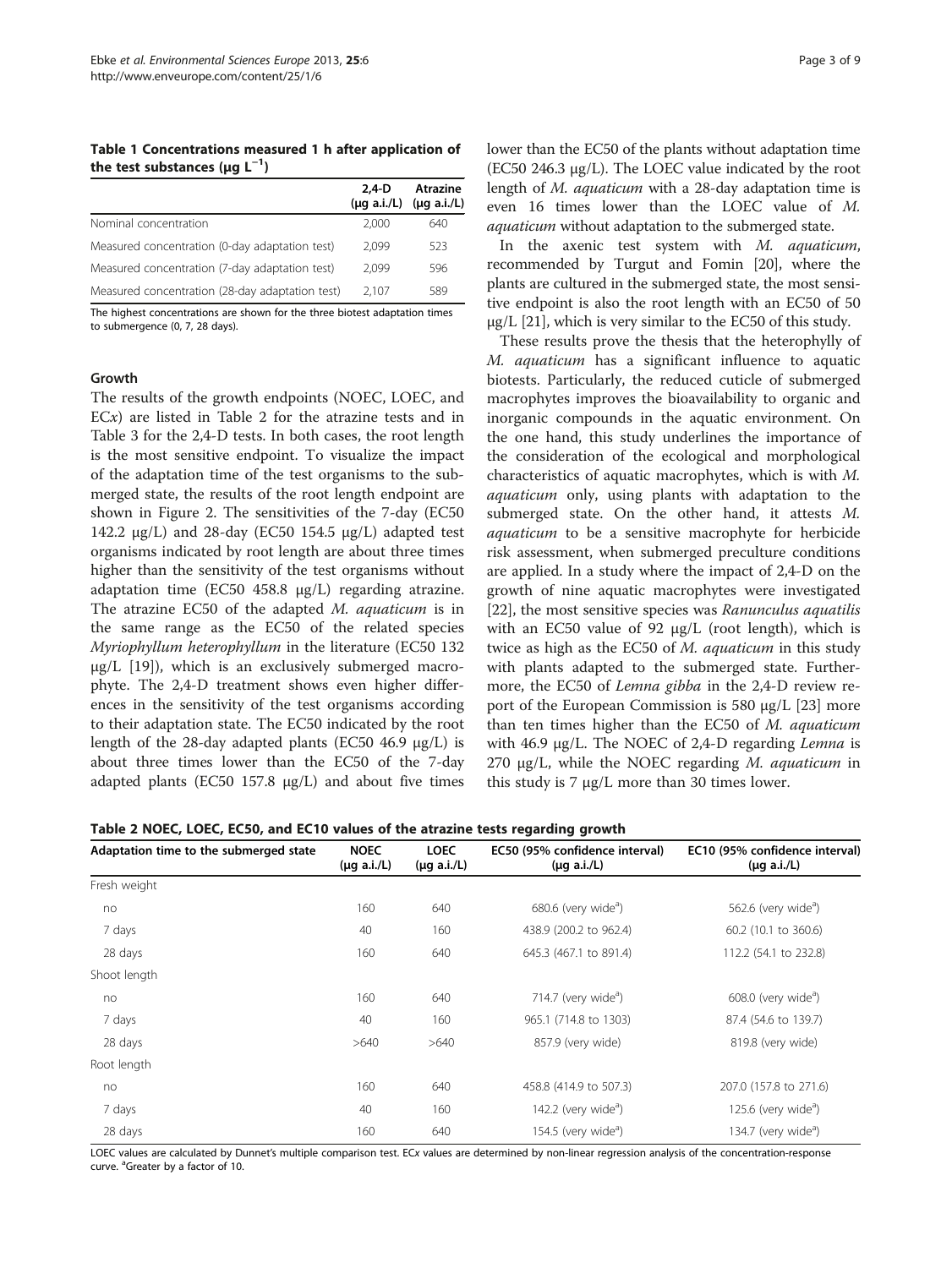| Adaptation time to the submerged state | <b>NOEC</b><br>$(\mu q \text{ a.i./L})$ | <b>LOEC</b><br>$(\mu q \text{ a.i.}/L)$ | EC50 (95% confidence interval)<br>$(\mu q \text{ a.i.}/L)$ | EC10 (95% confidence interval)<br>$(\mu q \text{ a.i.}/L)$ |
|----------------------------------------|-----------------------------------------|-----------------------------------------|------------------------------------------------------------|------------------------------------------------------------|
| Fresh weight                           |                                         |                                         |                                                            |                                                            |
| no                                     | >2,000                                  | >2,000                                  | >2,000                                                     | 123.1 (26.7 to 568.4)                                      |
| 7 days                                 | >2,000                                  | >2,000                                  | >2,000                                                     | >2,000                                                     |
| 28 days                                | 500                                     | 2,000                                   | >2,000                                                     | 1,918 (1,917 to 1,918)                                     |
| Shoot length                           |                                         |                                         |                                                            |                                                            |
| no                                     | >2,000                                  | >2,000                                  | >2,000                                                     | >2,000                                                     |
| 7 days                                 | >2,000                                  | >2,000                                  | >2,000                                                     | >2,000                                                     |
| 28 days                                | 500                                     | 2,000                                   | 3,835 (3,822 to 3,848)                                     | 1122 (259.4 to 4852)                                       |
| Root length                            |                                         |                                         |                                                            |                                                            |
| no                                     | 125                                     | 500                                     | 264.3 (101.3 to 689.3)                                     | 26.5 (3.1 to 229.5)                                        |
| 7 days                                 | 31.25                                   | 125                                     | 157.8 (76.7 to 324.5)                                      | 30.3 (6.2 to 148.0)                                        |
| 28 days                                | 7                                       | 31.25                                   | 46.9 (34.1 to 64.5)                                        | 9.2 (4.5 to 18.7)                                          |

<span id="page-3-0"></span>Table 3 LOEC, EC50, and EC10 values of the 2,4-D tests regarding growth

LOEC values are calculated by Dunnet's multiple comparison test. ECx values are determined by non-linear regression analysis of the concentration-response curve.

#### Quantum yield of PSII

The results of the photosynthesis endpoint quantum yield of PSII (Figure [3](#page-4-0)B and Table [4\)](#page-4-0) in all adaptation states of M. aquaticum show that negative effects on the plants occur at the lowest tested atrazine concentration of 10 μg/L. The EC50 of the test organisms without submerged adaptation time is 135.1 μg/L, the most sensitive concentration value compared to the EC50 of the 7-day adapted plants (386.2 μg/L) and 28-day adapted plants (270.2 μg/L). On the first sight, this seems to be an



values ± standard deviation. Significant difference to SC (atrazine) or C (2,4-D) calculated by Dunnet's multiple comparison test. Asterisk denotes  $p < 0.05$ ; double asterisk,  $p < 0.01$ ; and triple asterisk,  $p < 0.001$ . C, control; SC, solvent control.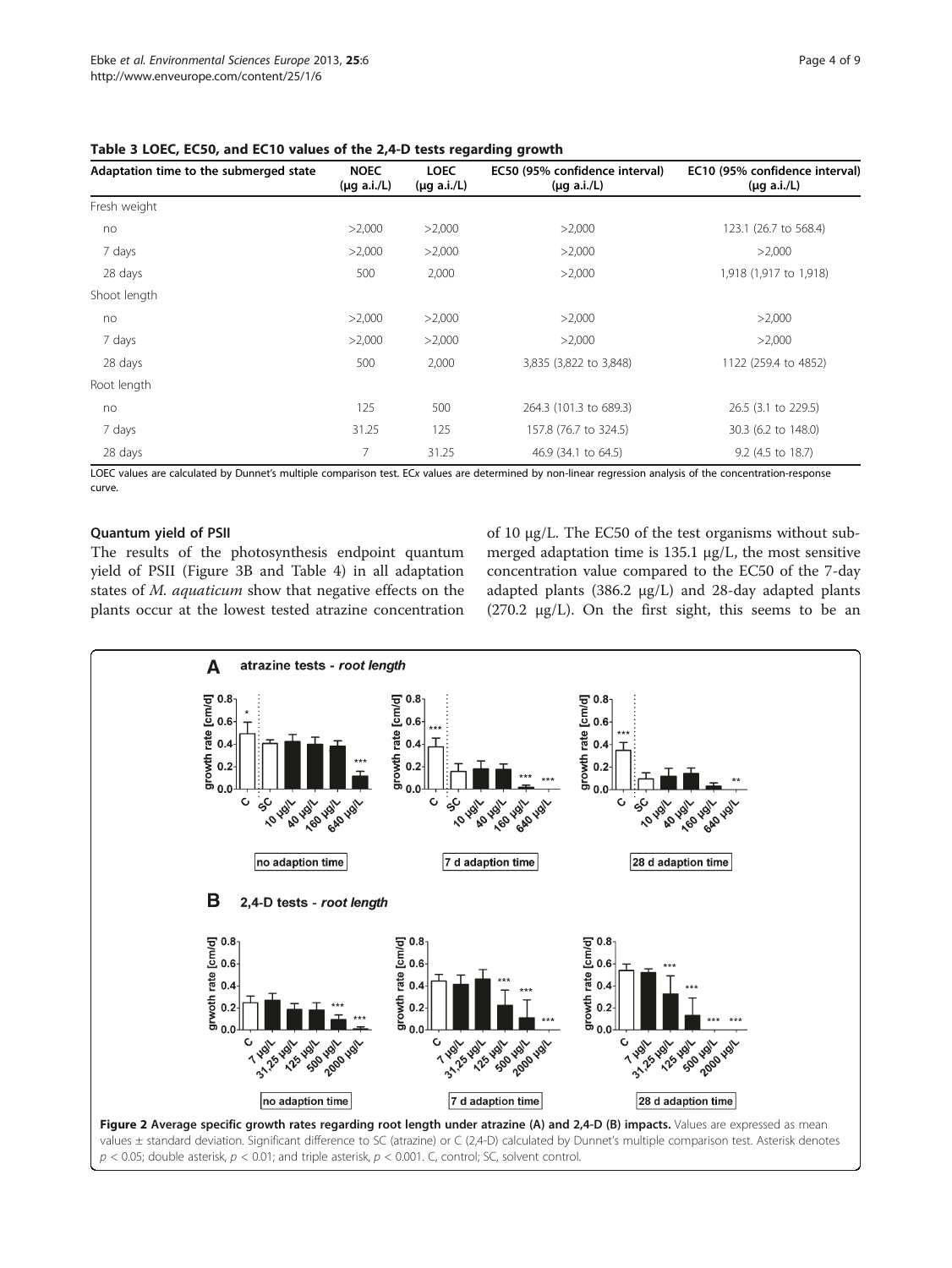<span id="page-4-0"></span>

antagonism in view of the growth results. However, the interpretation of the quantum yield of PSII data has to take account that these measurements were only performed at the end of the tests, 7 days after application. In another macrophyte study with atrazine [[13\]](#page-7-0), it was shown that the negative effect on the quantum yield of PSII caused by atrazine decreases with time. The fact that, 7 days after atrazine application, the inhibition of the quantum yield of PSII is higher in the unadapted plants than in the adapted plants is a hint that the entry into the plant had occurred at a delayed time.

Apart from the ecotoxicological view, the quantum yield of PSII results in combination with the shoot length results delivers a further step in understanding

growth behavior of M. aquaticum. The highest growth rates occur at the non-adapted plants, while the lowest growth rates occur at the 28-day adapted plants (see Figure 3A). Especially, the control group of the 28-day adapted plants shows very low growth rates ( $\mu_C$  0.015). The shoot length growth rates of the plants without adaptation to the submerged state are nearly ten times higher ( $\mu$ <sub>C</sub> 0.11,  $\mu$ <sub>SC</sub> 0.14), but the quantum yield of PSII, which correlates with photosynthetic carbon assimilation [[38\]](#page-8-0), is very similar, independent from the adaptation to the submerged state (see Figure 3B). This leads to the syllogism that the high growth rates of the non-adapted M. aquaticum plants in this test cannot be explained only by carbon assimilation.

|  |  |  | Table 4 NOEC, LOEC, EC50, and EC10 values of the atrazine tests regarding photosynthesis |
|--|--|--|------------------------------------------------------------------------------------------|
|--|--|--|------------------------------------------------------------------------------------------|

| Adaptation time to the submerged<br>state (quantum yield of PSII) | NOEC ( $\mu$ g a.i./L) | LOEC (µg a.i./L) | EC50 (95% confidence interval)<br>$(\mu q \text{ a.i/L})$ | EC10 (95% confidence interval)<br>$(\mu q \text{ a.i./L})$ |
|-------------------------------------------------------------------|------------------------|------------------|-----------------------------------------------------------|------------------------------------------------------------|
| no                                                                | $<$ 10                 | 10               | 135.1 (69.1 to 264.3)                                     | 5.5 (1.0 to 30.9)                                          |
| 7 days                                                            | $<$ 10                 | 10               | 386 (99.9 to 1.493)                                       | 8.1 (0.4 to 170.6)                                         |
| 28 days                                                           | $<$ 10                 | 10               | 270.2 (50.7 to 1,441)                                     | $4.4$ (0.1 to 308.6)                                       |

LOEC values are calculated by Dunnet's multiple comparison test. ECx values are determined by non-linear regression analysis of the concentration-response curve.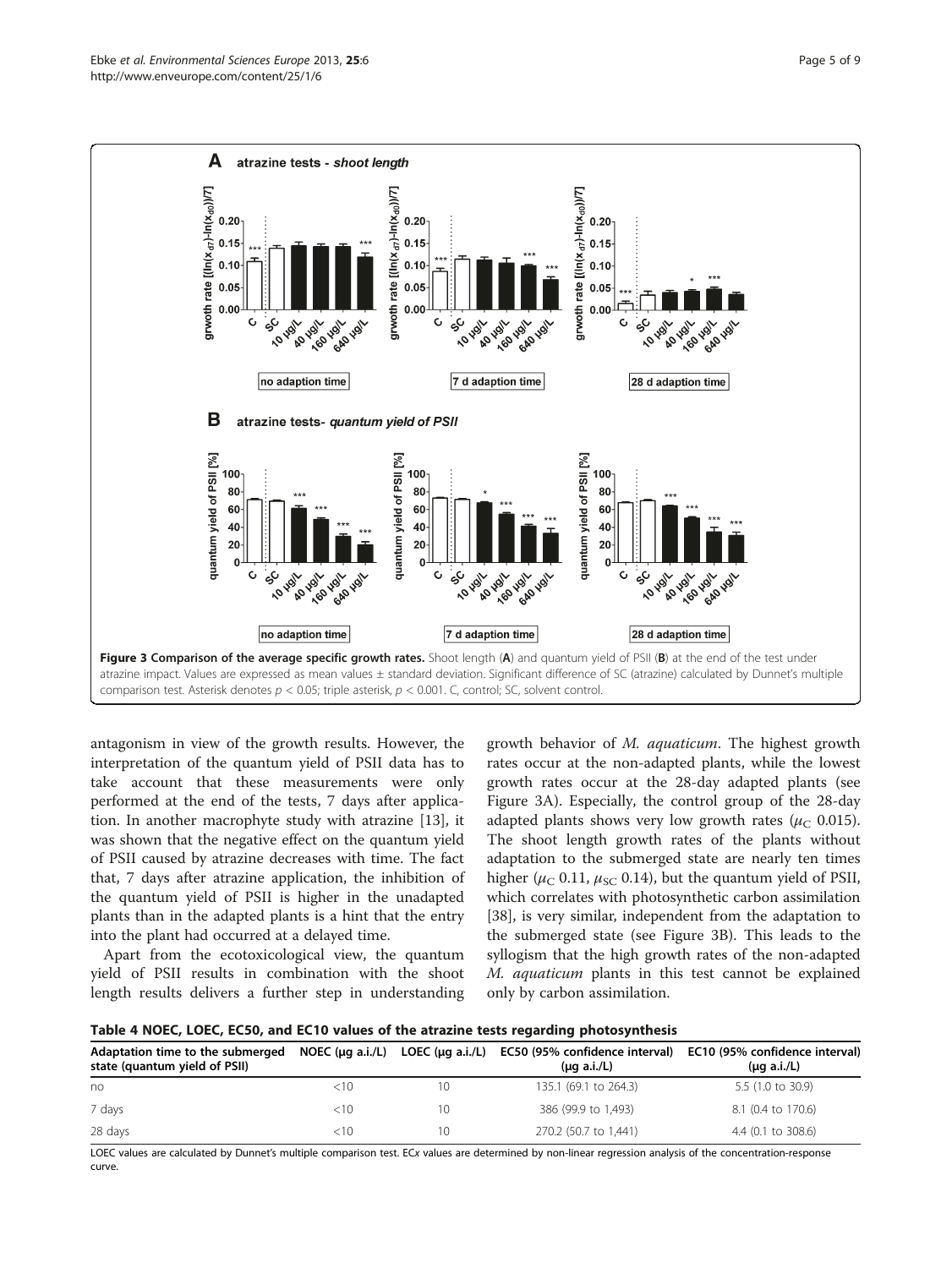#### Rapid extension growth

Now, we come to a second special ecological characteristic of some macrophytes, which has taken into account the development of a standardized macrophyte test with M. aquaticum. The super growth event of amphibious plants occurs when submerged. This rapid extension growth is an adaptation of many amphibious macrophytes from widely dispersed families to bring aerial parts which become submerged up to the water surface [[24\]](#page-8-0). It is a hormone-regulated strategy to avoid flooding stress, where the gaseous plant hormone ethylene plays the key role [[24,25](#page-8-0)] in a complex interaction with abscisic acid, gibberellins, and auxins [[26\]](#page-8-0). This rapid extension growth is based on cell elongation and accelerated cell division, which is attended by the consumption of energy and solutes [\[26\]](#page-8-0). The main source of this energy and solutes are storage compounds (starch) and the reallocation of dry matter [\[26,27\]](#page-8-0). Partial  $O_2$  shortage and  $CO<sub>2</sub>$  enrichment can amplify this stimulated elongation [\[28](#page-8-0)]. This explains why the control group without ethanol as a solvent shows less growth rate regarding shoot length than the solvent control and the treatment groups (Figure [3A](#page-4-0)) because already least concentrations of ethanol cause a decline in  $O_2$  and increase of  $CO_2$  in the water in consequence of its microbial degradation.

#### Hormesis

The last point is related to the discussion on the hormesis phenomenon. The growth rates of the 28-day adapted plants regarding shoot length show a significant increase at 40 and 160 μg/L, while the quantum yield of PSII shows a significant inhibition at these atrazine concentrations (Figure [3\)](#page-4-0). On the contrary, the stimulated growth of submerged macrophytes could be part of a strategy to avoid stress in the environment demands further discussion on how to handle such results in herbicide risk assessment. An increased growth rate of cultivated emersed and, in the test, submerged macrophytes appears more to be an indication of stress than a beneficial stimulation of growth. Atrazine for example has an influence on the auxin metabolism of plants [[29,30\]](#page-8-0), which also plays a role in the shoot elongation of submerged macrophytes [\[26\]](#page-8-0), while auxin herbicides, like 2,4-D, not only affect the auxin metabolism but also induce an increased ethylene biosynthesis [\[31,32](#page-8-0)].

#### Conclusions

The heterophylly of *M. aquaticum* has a significant impact on the sensitivity of aquatic macrophyte biotests with this species. M. *aquaticum* plants adapted to the emersed state show less sensitivity against the tested herbicides atrazine and 2,4-D than plants adapted to the submerged state. The distinct cuticle and the water repellent properties of emersed adapted leaves of M.

aquaticum reduce significantly the bioavailability of test substances. The study shows that  $M$ . *aquaticum*, when adapted to the submerged state, is suitable for a standard macrophyte test species and could be a complement to the *Lemna* test of high informative value. In particular, the root length endpoint shows within this biotest a high sensitivity to the tested herbicides (see also [\[33\]](#page-8-0)).

Finally, this study put a spotlight on the growth behavior of aquatic macrophytes, in particular amphibious ones, and its consequences for ecotoxicological tests. High shoot growth rates of amphibious macrophytes, which become submerged, are primarily a result of hormone-regulated endogenous processes and only to a part a result of photosynthetic carbon assimilation.

#### **Methods**

#### Test design

The *M. aquaticum* test organisms were taxonomically identified by using a specific key for aquatic macrophytes [[34](#page-8-0)]. They were cultivated in the emersed state under the same conditions regarding sediment, light, and temperature as the test conditions. They were irrigated with a Steinberg medium diluted 1:1 with deionized water (see Table 5). The two test substances atrazine and 2,4-D were tested in three different M. aquaticum biotests. The first test used emersed test organisms with no adaptation to the submerged state. The second test used plants, which were 7 days adapted to the submerged state before the test started. The third test used plants, which were 28 days adapted to the submerged state before the test started. For the adaptation phase, the head whorls of the plants (length 8 cm) were put in artificial sediment in a 40-mL beaker and were submerged into the Steinberg medium diluted 1:1 with deionized water. Similarly for the tests, three head whorls (length 6 cm) in 40-mL beakers with 50 g of artificial sediment were put in a high 2,000-mL beaker with

|  | Table 5 Composition of the Steinberg medium |  |  |  |
|--|---------------------------------------------|--|--|--|
|--|---------------------------------------------|--|--|--|

| <b>Nutrients</b>                                    | Steinberg<br>medium (mg/L) | Steinberg medium diluted 1:1<br>with deionized water (mg/L) |
|-----------------------------------------------------|----------------------------|-------------------------------------------------------------|
| KNO <sub>3</sub>                                    | 350                        | 175                                                         |
| KH <sub>2</sub> PO <sub>4</sub>                     | 90                         | 45                                                          |
| $K_2HPOA$                                           | 12.6                       | 6.3                                                         |
| $MqSO_4$ -7H <sub>2</sub> O                         | 100                        | 50                                                          |
| $Ca(NO_3)$ <sub>2</sub> .4H <sub>2</sub> O          | 295                        | 147.5                                                       |
| $H_3BO_3$                                           | 0.12                       | 0.06                                                        |
| ZnSO <sub>4</sub> ·7H <sub>2</sub> O                | 0.18                       | 0.09                                                        |
| Na <sub>2</sub> MoO <sub>4</sub> .2H <sub>2</sub> O | 0.044                      | 0.022                                                       |
| MnCl <sub>2</sub> ·4H <sub>2</sub> O                | 0.18                       | 0.09                                                        |
| FeCl <sub>3</sub> ·6H <sub>2</sub> O                | 0.76                       | 0.38                                                        |
| Titriplex 3 (EDTA)                                  | 1.5                        | 0.75                                                        |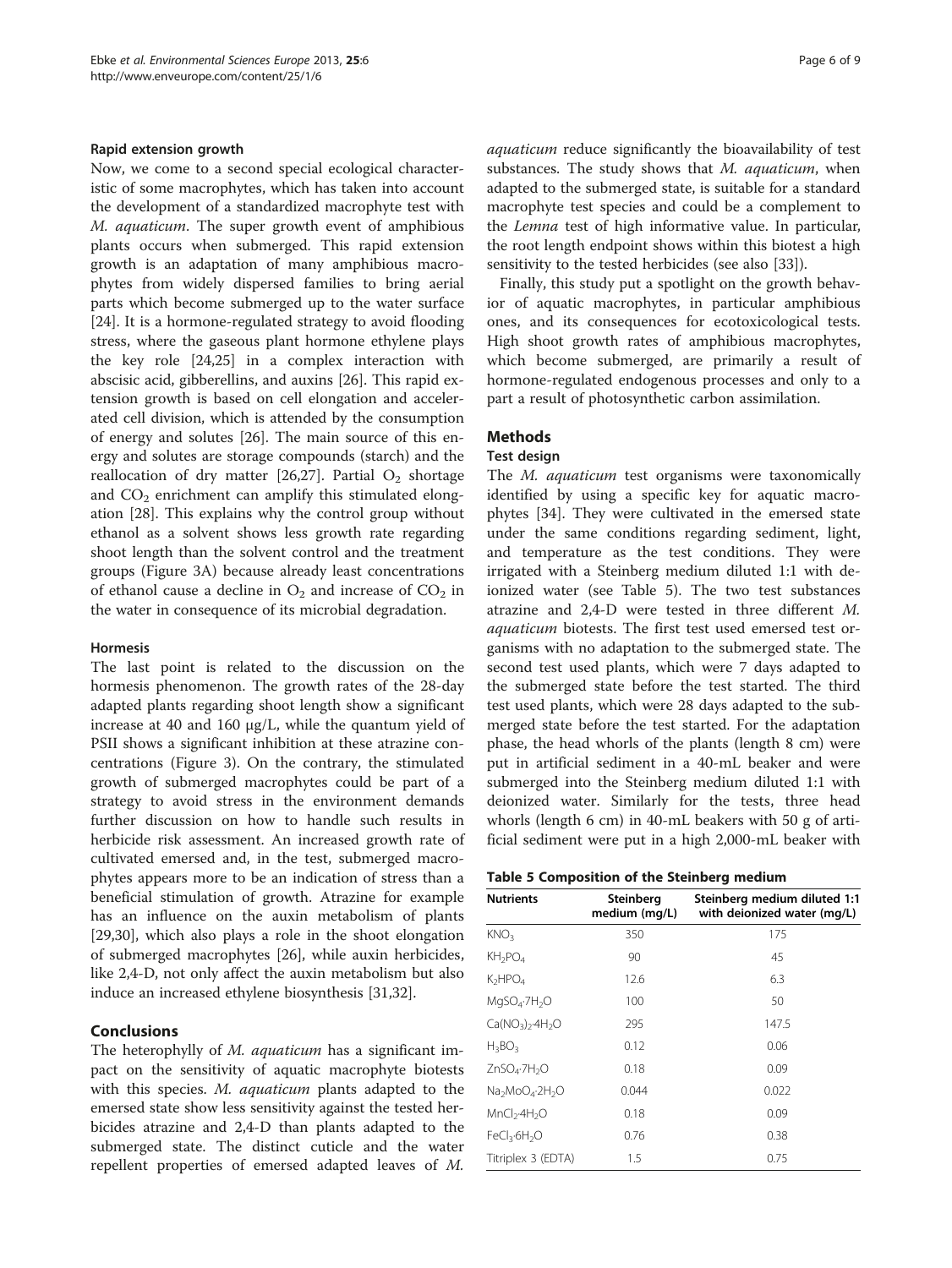1,500 mL Steinberg medium diluted 1:1 with deionized water (see Figure 4). To avoid floating of the head whorls, the artificial sediment was weighed with 2 g of quartz sand. The artificial sediment was composed of OECD sediment [[35\]](#page-8-0), saturated with the Steinberg medium [[36](#page-8-0)] according to [\[37\]](#page-8-0). The tests were performed in climate chambers with a constant temperature of  $22 \pm 2^{\circ}C$  and a light/dark rhythm of 16/8. The light intensity was about 6,000 Lux. The atrazine application was performed with 0.009% ethanol as a solvent. The 2,4-D application was performed without a solvent. The nominal concentrations of atrazine were 10, 40, 160, and 640 μg/L. The nominal concentrations of 2,4-D were 7, 31.25, 125, 500, and 2,000 μg/L. Three 2,000-mL beakers each with three test organisms were used for one treatment group, control group (C), or solvent control group (SC). Thus, each treatment group consists of three replicates, and in total, nine individual plants are respectively pseudoreplicates. The duration was 7 days for all six tests.

#### Endpoints

The growth rates of the following endpoints were determined:

1. fresh weight (g)<br>2. shoot length (cm)  $\frac{8}{3}$  root length by the  $3.1 \text{ m/s}$ 

The average specific growth rate for fresh weight and shoot length is calculated according to the following formula:

$$
\mu = \frac{1}{9} \sum_{i=1}^{9} \mu_i
$$
 where  $\mu_i = (\ln(N_e) - \ln(N_s))/7$ .

Figure 4 Head whorl and three pseudoreplicates. (A) Head whorl in 50 g of artificial sediment in a 40-mL beaker (test organism with no submerged adaptation). (B) Three pseudoreplicates in one 2,000-mL beaker with 1,500-mL medium (test organisms with 28-day submerged adaptation time).

Because for root length  $N_s$  would be 0, only a linear growth rate calculation is possible according to the formula:

$$
\mu = \frac{1}{9} \sum_{i=1}^{9} \mu_i
$$
 where  $\mu_i = N_e/7$ .

 $\mu$  is the average specific growth rate;  $N_s$ , the fresh weight or shoot length at the start of the test; and  $N_e$ , the fresh weight, shoot length, or root length at the end of the test.

#### Measurements of the quantum yield

At the start and the end of the atrazine tests, measurements of the quantum yield of the PSII were performed using a Mini-PAM (Walz GmbH, Effeltrich, Germany) with a leaf clip extension. The principles of this method are described in [\[38-40](#page-8-0)]. The quantum yield of the PSII correlates with photosynthetic carbon assimilation [[38](#page-8-0)] and indicates inhibition of photosynthetic activity by a stressor [\[41,42](#page-8-0)]. For these measurements, the test organisms had to be taken off the medium.

The average specific quantum yield of the PSII is calculated according to the following formula:

$$
\bar{\Phi}_{\text{PSII}} = \frac{1}{9} \sum_{i=1}^{9} \Phi_{\text{PSII}i} \quad \text{where} \quad \Phi_{\text{PSII}i}
$$

$$
= \left( F'_{m} - F_{t} \right) / F'_{m}.
$$

 $\Phi_{PSII}$  is the average specific quantum yield of the PSII;  $F_{\rm m}^{~~\prime}$ , the maximum fluorescence, and  $F_{\rm t}$ , the steady state fluorescence.

#### Statistical analysis

The percentage inhibition of growth rate regarding fresh weight, shoot length, and root length is calculated for each treatment group with the following formula:

atrazione tests : 
$$
\%I_{GR} = (\mu_{SC} - \mu_{TG})/\mu_{SC} \times 100
$$
  
2, 4 – *D* tests :  $\%I_{GR} = (\mu_C - \mu_{TG})/\mu_C \times 100$ ,

 $\%I_{\text{GR}}$  is the percentage inhibition of growth rate;  $\mu_{\text{SC}}$ , the average specific growth rate of the solvent control group;  $\mu_{\rm C}$ , the average specific growth rate of the control group; and  $\mu_{TG}$ , the average specific growth rate of the treatment group.

Percentage inhibition of the quantum yield of PSII is calculated for each treatment group with the following formula:

$$
\%I_{\rm QY} = (\bar{\Phi}_{\rm PSII SC} - \bar{\Phi}_{\rm PSII TG}) / \bar{\Phi}_{\rm PSII SC} \times 100,
$$

where  $\%I_{\text{OY}}$  is the percentage inhibition of the quantum yield of PSII;  $\bar{\Phi}_{PSII SC}$ , the average specific quantum yield

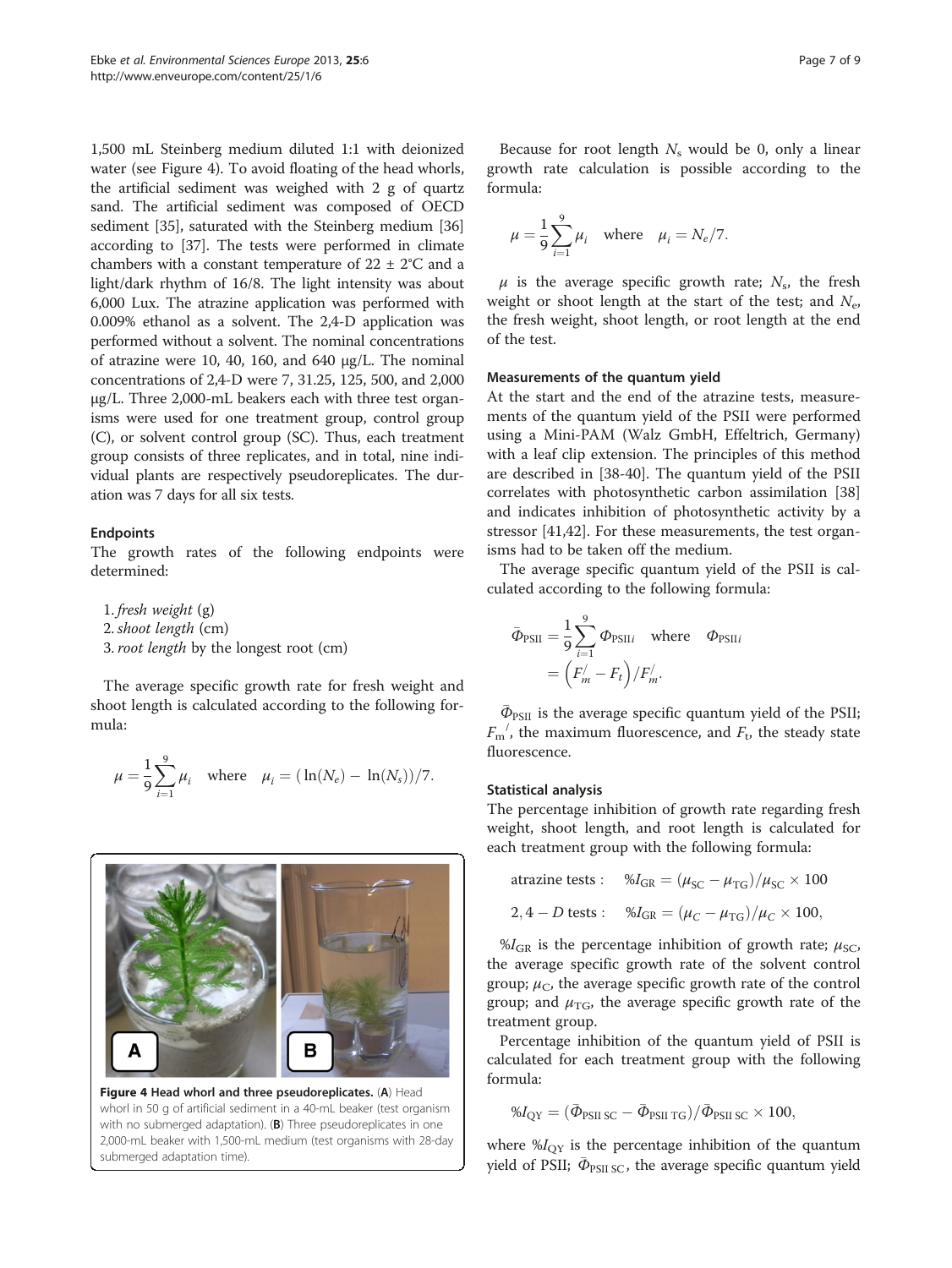<span id="page-7-0"></span>of PSII of the solvent control group; and  $\bar{\Phi}_{PSII \, TG}$ , the average specific quantum yield of PSII of the treatment group.

The lowest observed effect concentrations (LOEC) and the no observed effect concentrations (NOEC) were determined using Dunnet's multiple comparison test (oneway ANOVA). The EC50 estimations were conducted by non-linear regression analysis of the concentrationresponse curve. The data analysis in this study was performed with the software Graphpad Prism 5.0.

#### Chemical analysis

Analysis of atrazine and 2,4-D was based on [[43](#page-8-0)] and [[44](#page-8-0)]. Samples were taken 1 h after 2,4-D and atrazine application of the test and were refrigerated at −20°C. In the laboratory, 0.5 mL of the water samples was mixed with 0.5 mL methanol. The stock solutions and the highest test concentration of the test substances atrazine and 2,4-D were analyzed by high performance liquid chromatography, Agilent 1200, Santa Clara, CA, USA) with a Merck Supersphere C18E column (Darmstadt, Germany). As the mobile phase for the 2,4-D measurements, water, acetonitrile, and an acetonitrile buffer (pH 2.01) were used in a gradient of 40 to 70% acetonitrile in 15 min. The flow rate was 0.35 mL/min. The oven temperature was set at 40°C. The detection of 2,4-D was carried out at a wavelength of 227 nm. The mobile phase for the substance atrazine consisted of 68.5% water and 31.5% acetonitrile. The flow rate was 1 mL/min. The oven temperature was set at 40°C. The detection of atrazine was carried out at a wavelength of 225 nm. All concentration calculations were based on external standard samples. The measured samples were in the range of the calibration curves.

#### Additional files

[Additional file 1:](http://www.biomedcentral.com/content/supplementary/2190-4715-25-6-S1.wmv) Lotus effect. Submergence of M. aquaticum head whorl without adaptation to the submerged state.

[Additional file 2:](http://www.biomedcentral.com/content/supplementary/2190-4715-25-6-S2.wmv) No lotus effect. Submergence of M. aquaticum head whorl with adaptation to the submerged state.

#### Competing interests

The authors declare that they have no competing interests.

#### Authors' contributions

KPE conceived the study and participated in its design and implementation, final data analysis and final manuscript preparation. CF participated in the design of the study, data collection, and chemical analysis. LD participated in the design and implementation of the study, primary data analysis and draft manuscript preparation. All authors read and approved the final manuscript.

#### Acknowledgments

The authors thank the working group of PD Dr. Rolf-Alexander Düring (Giessen University, Germany) for the analytical supply. The present study was prepared at the Mesocosm GmbH which is a partner of the Biodiversity and Climate Research Centre (BiK-F), Frankfurt a.M., and financially supported by the research funding program 'LOEWE - Landes-Offensive zur Entwicklung Wissenschaftlich-ökonomischer Exzellenz' of Hesse's Ministry of Higher Education, Research, and the Arts.

#### Author details

<sup>1</sup>Institute for Water Protection MESOCOSM GmbH, Research Centre Neu-Ulrichstein, Homberg (Ohm) 35315, Germany. <sup>2</sup>Institute for Landscape Ecology and Resources Management, Justus-Liebig-University Gießen, Giessen 35390, Germany.

Received: 19 November 2012 Accepted: 18 February 2013 Published: 5 March 2013

#### References

- Carpenter SR: Effects of submersed macrophytes on ecosystem processes. Aquat Bot 1986, 26:341–370.
- 2. Joniak T, Kuczynska-Kippen N, Nagengast: The role of aquatic macrophytes in microhabitual transformation of physical-chemical features of small water bodies. Hydrobiologia 2007, 584:101-109.
- 3. Gregg WW, Rose FL: Influences of aquatic macrophytes on invertebrate community structure, guild structure and microdistribution in streams. Hydrobiologia 1985, 128:45–56.
- 4. Hargeby A, Andersson G, Blindow I, Johansson S: Trophic web structure in a shallow eutrophic lake during a dominance shift from phytoplankton to submerged macrophytes. Hydrobiologia 1994, 279–280:83–90.
- 5. Lodge DM: Herbivory on freshwater macrophytes. Aquat Bot 1991, 41:195–224.
- 6. Lürling M, Van Geest G, Scheffer M: Importance of nutrient competition and allelopathic effects in suppression of the green alga Scenedesmus obliquus by the macrophytes Chara, Elodea and Myriophyllum. Hydrobiologia 2006, 556:209–220.
- 7. European Commission: Guidance Document on Aquatic Ecotoxicology in the context of the Directive 91/414/EEC. [http://ec.europa.eu/food/plant/](http://ec.europa.eu/food/plant/protection/evaluation/guidance/wrkdoc10_en.pdf) [protection/evaluation/guidance/wrkdoc10\\_en.pdf.](http://ec.europa.eu/food/plant/protection/evaluation/guidance/wrkdoc10_en.pdf)
- 8. Brock TCM, Lahr J, van den Brink PJ: Ecological Risks of Pesticides in Freshwater Ecosystems. Part 1: herbicides. Wageningen: Alterra Green World Research; 2000. Alterra-Rapport 088.
- 9. Vervliet-Scheebaum M, Knauer K, Maund SJ, Grade R, Wagner E: Evaluating the necessity of additional plant testing by comparing the sensitivities of different species. Hydrobiologia 2006, 570:231–236.
- 10. Maletzki D, Hünken A, Hübner I, Kussatz C: Myriophyllum spicatum als ökotoxikologischer Testorganismus: Methodenentwicklung eines sedimentfreien Testsystems und erste Ergebnisse mit 3,5-Dichlorphenol. Umweltwiss Schadst Forsch 2010, 22:702–710.
- 11. SETAC: Aquatic macrophyte risk assessment for pesticides. In SETAC Europe Workshop AMRAP, Wageningen, Netherlands. Edited by Maltby L, Arnold D, Arts GHP, Davies J, Heimbach F, Pickl C, Poulsen V. Boca Raton: SETAC; 2010.
- 12. Arts GHP, Davies J, Dobbs M, Ebke P, Hanson M, Hommen U, Knauer K, Loutseti S, Maltby L, Mohr S, Poovey A, Poulsen V: AMEG: the new SETAC advisory group on aquatic macrophyte ecotoxicology. Environ Sci Pollut Res 2010, 17:820–823.
- 13. Dören L: Entwicklung von Biotests mit Makrophyten: Makrophyten in der Ökotoxikologie - Hintergründe und neue Ansätze. Saarbrücken: Suedwestdeutscher Verlag für Hochschulschriften; 2010.
- 14. Knauer K, Mohr S, Feiler U: Comparing growth development of Myriophyllum spp. in laboratory and field experiments for ecotoxicological experiments. Environ Sci Pollut Res 2008, 15:322–331.
- 15. Wells LW, Pigliucci M: Adaptive phenotypic plasticity: the case of heterophylly in aquatic plants. Perspect Plant Ecol Evol Systemat 2000,  $3(1):1-18$ .
- 16. Neinhuis C, Barthlott W: Characterization and distribution of waterrepellent, self-cleaning plant surfaces. Ann Bot 1997, 79:667–677.
- 17. Koch K, Bhushan B, Barthlott W: Multifunctional surface structures of plants: an inspiration for biomimetics. Progr Mater Sci 2009, 54:137-178.
- 18. Teodorović I, Knežević V, Tunić T, Čučak M, Lečić JN, Leovac A, Tumbas II: Myriophyllum aquaticum versus Lemna minor: sensitivity and recovery potential after exposure to atrazine. Environ Toxicol Chem 2012, 31(2):417–426.
- 19. Fairchild JF, Ruessler DS, Carlson AR: Comparative sensitivity of five speciess of macrophytes and six speciess of algae to atrazine, metribuzin, alachlor and metolachlor. Environ Toxicol Chem 1998, 17(9): 1830–1834.